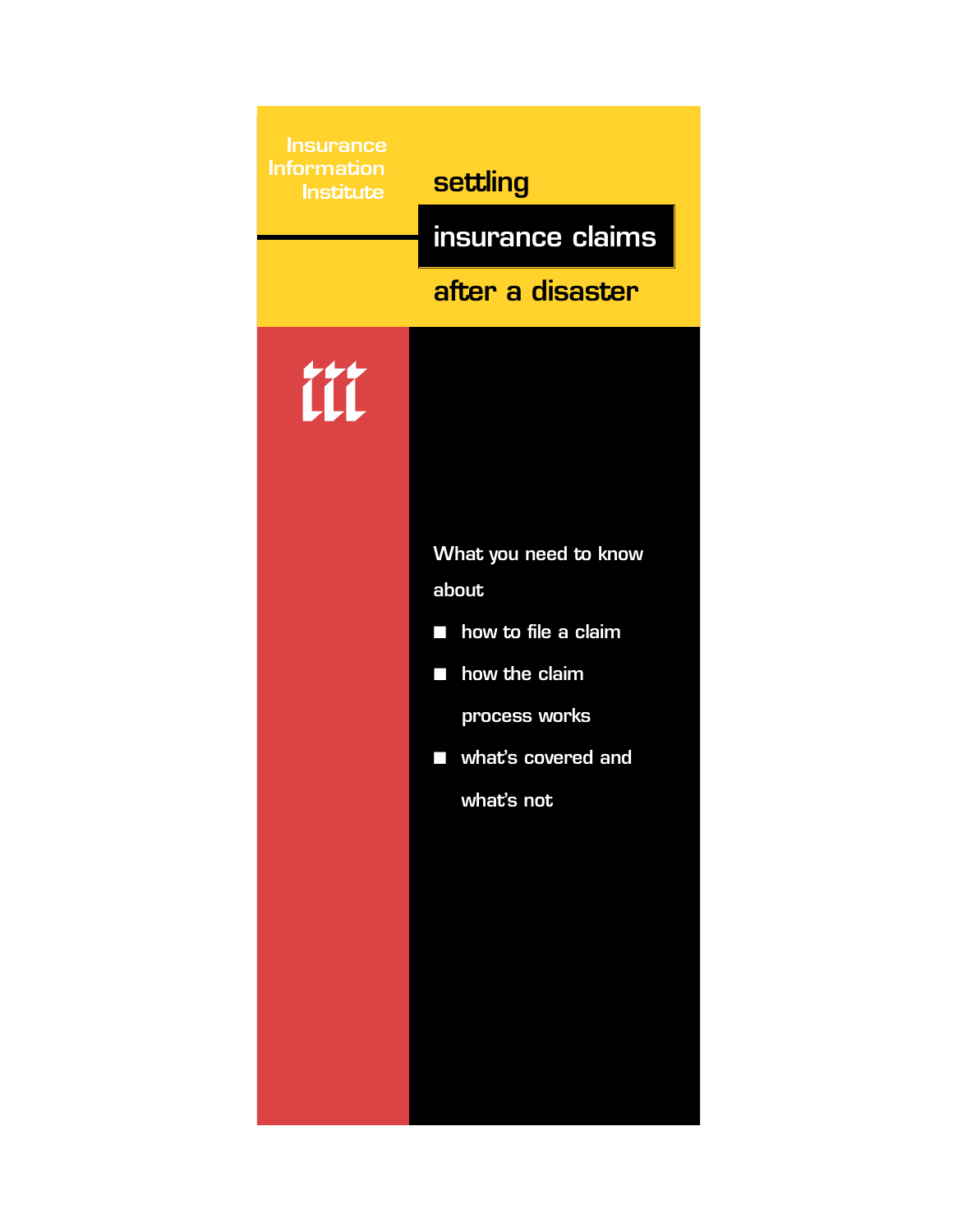# First Steps to Settling Your Claim

### Phone Your Agent or Company Immediately

Insurance policies place a time limit on filing claims. Find out what the time limit is. Ask questions: Am I covered? Does my claim exceed my deductible? (Your deductible is the amount of loss you agree to pay yourself when you buy a policy.) How long will it take to process my claim? Will I need to obtain estimates for repairs for structural damage?

#### Make Temporary Repairs

Take reasonable steps to protect your property from further damage. Save receipts for what you spend and submit them to your insurance company for reimbursement. Payments for temporary repairs are part of the total settlement. So if you pay a contractor a large sum for a temporary repair job, you may not have enough money for permanent repairs. Beware of contractors who ask for a large amount of money up front and contractors whose bids are very low — they might cut corners and leave you with problems after they're gone. Don't make extensive permanent repairs until the claims adjuster has been to your home and assessed the damage.

#### If You Need to Relocate, Keep Your Receipts

If your home is severely damaged and you need to find other accommodations while repairs are being made, keep records of all additional expenses incurred. Homeowners insurance policies provide coverage for the "loss of use" of your home, if it is damaged by an insured disaster.

### Prepare for the Adjuster's Visits

Your insurance company may send you a claim form, known as a "proof of loss" form, to complete. Or an adjuster may visit your home first. (An adjuster is a person professionally trained to assess the damage.) In either case, the more information you have about your damaged possessions — a description of the item, approximate date of purchase and what it would cost to replace or repair — the faster your claim generally can be settled.

■ You are going to need to substantiate your loss. **Prepare a hom e inventory of** damaged or destroyed items and give a copy to the adjuster along with copies of receipts. Avoid throwing out damaged items until the adjuster has visited your home. You should also consider photographing or videotaping the damage. If your property was destroyed or you no longer have any records, you will have to work from memory.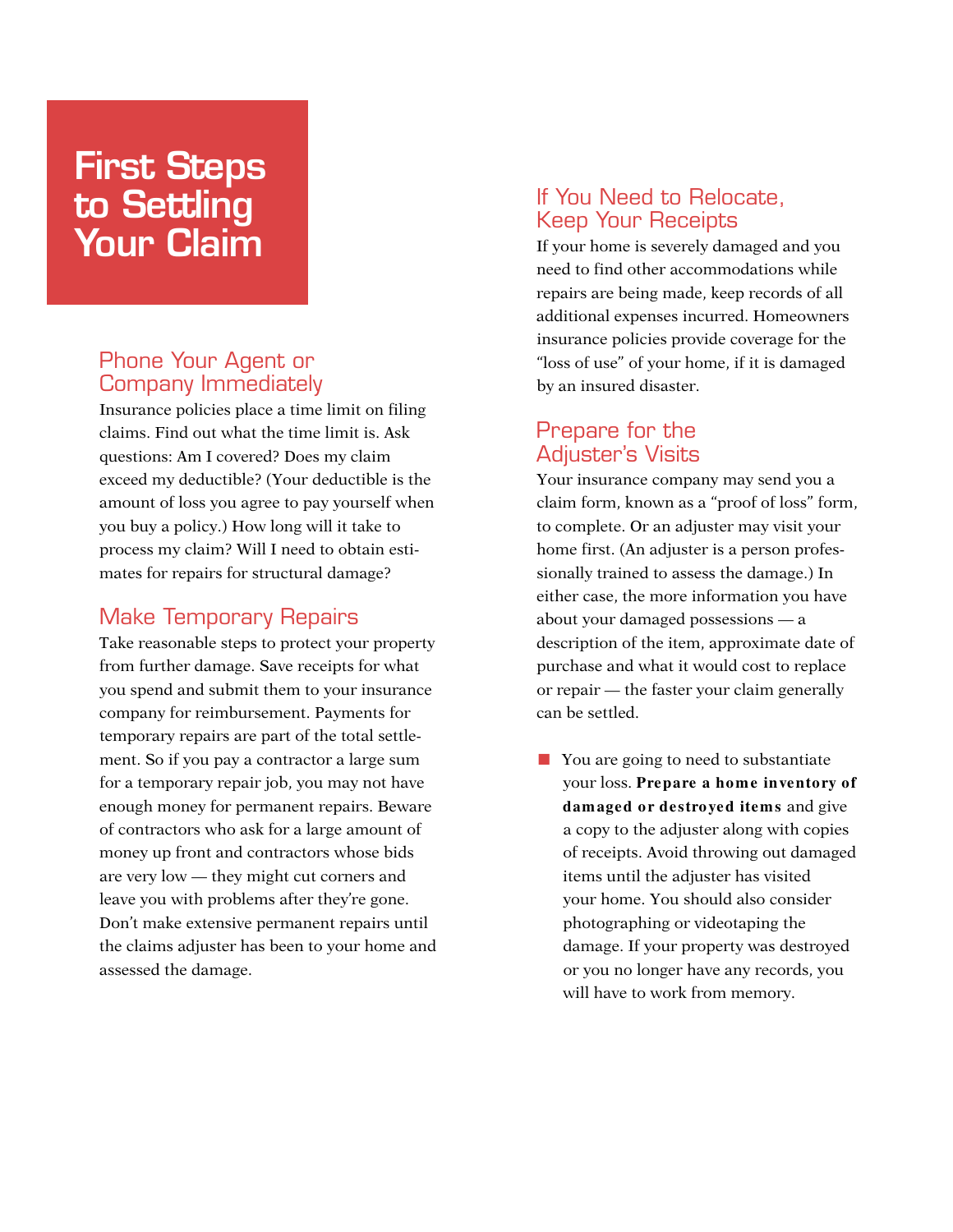- **Identify the structural damage to your hom e and other buildings on your prem ises**, like a garage, tool shed or in-ground swimming pool. Make a list of everything you would like to show the adjuster, for example, cracks in the walls, damage to the floor or ceiling and missing roof tiles. You should also get the electrical system checked. Most insurance companies pay for such inspections.
- If possible, **get written bids from reliable**, **licensed contractors** on the repair work. The bids should include details of the materials to be used and prices on a line-by-line basis. This makes adjusting the claim faster and simpler.
- Keep copies of the lists and other docu**m ents you subm it to your insurance com pany.** Also keep copies of whatever paperwork your insurance company gives you and record the names and phone numbers of everyone you speak to.

■ **Homeowners insurance policies usually don't cover flood dam age**. You need a separate flood insurance policy. If you have flood insurance through the federal government's National Flood Insurance Program your homeowners claim adjuster may coordinate claims for flood damage with other damage claims.

How the **Settlement** Amount is **Determined** 

#### Type of Policy

**Replacem ent Cost and Actual Cash Value: Replacem ent cost** provides you with the dollar amount needed to replace a damaged item with one of similar kind and quality **without deducting for depreciation** — the decrease in value due to age, obsolescence, wear and tear and other factors. An **actual cash value** policy pays you the amount needed to replace the item **m inus depreciation.**

Suppose, for example, a tree fell through the roof onto your eight-year-old washing machine. If you had a replacement cost policy for the contents of your home, the insurance company would pay to replace the old machine with a new one. If you had an actual cash value policy, the company would pay only a percentage of the cost of a new washing machine because a machine that has been used for eight years would be worth less than its original cost.

Suppose, also, that the tree damaged your 15-year-old roof so badly that it had to be completely replaced. If you had a replacement cost policy, the insurance company would pay the full cost of installing a new roof. If you had an actual cash value policy, it would pay a smaller percentage of the cost of replacing it.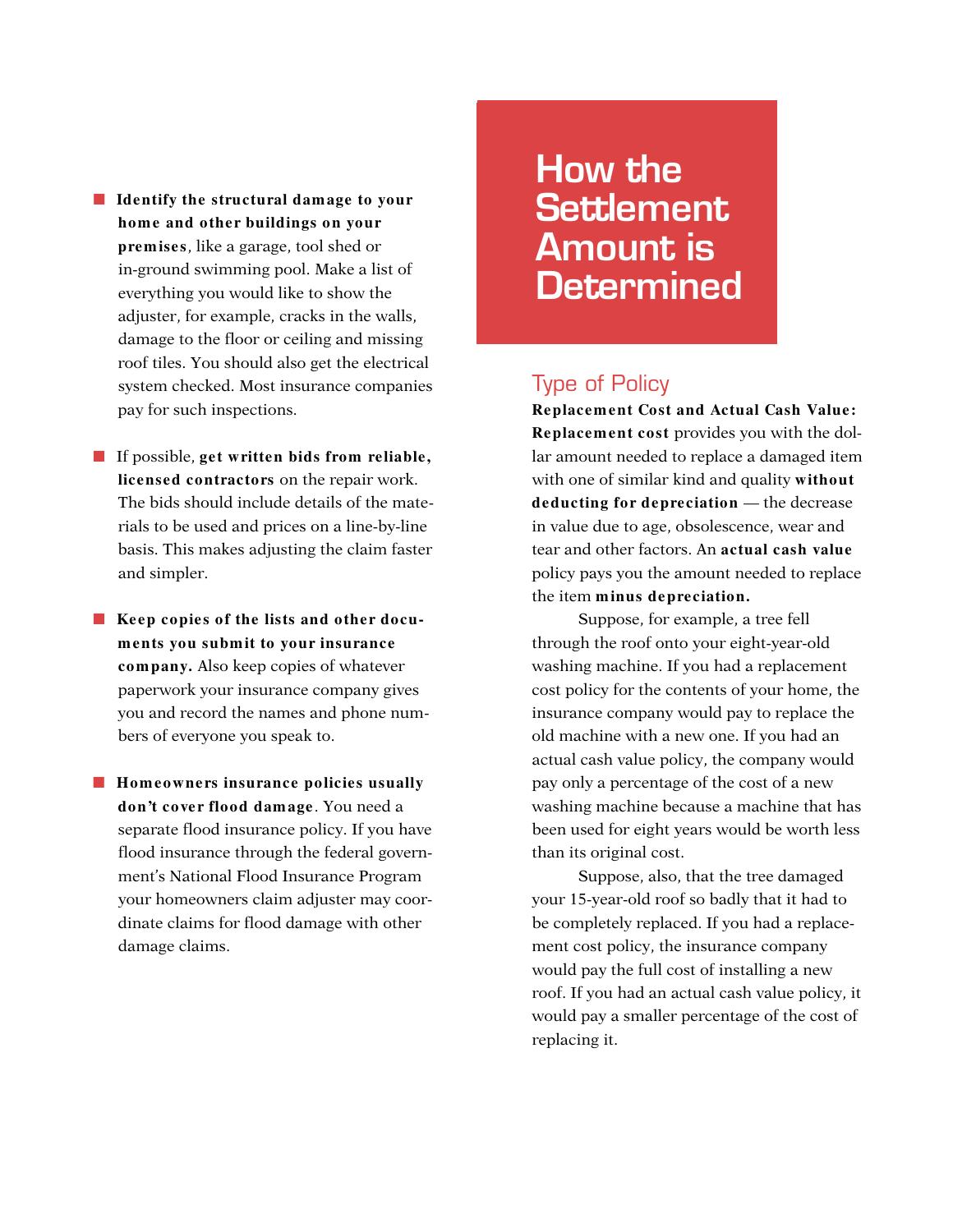#### **Extended and Guaranteed Replacement**

**Cost**: If your home is damaged beyond repair, a typical homeowners policy will pay to replace it up to the limits of the policy. When the value of your insurance policy has kept up with increases in local building costs, a similar dwelling can generally be rebuilt for an amount that is within the policy limits.

Some insurance companies offer a replacement cost policy that will pay a certain percentage over the limit to rebuild your home  $-20$  percent or more, depending on the insurer — so that if building costs go up unexpectedly, you will have extra funds to cover the bill. These are called extended replacement cost policies. A few insurance companies still offer a guaranteed replacement cost policy that pays whatever it costs to rebuild your home as it was before the disaster. But neither an extended nor a guaranteed replacement cost policy will pay for the use of more expensive materials than those that were used in the one that was destroyed.

**Mobile Hom e:** If you own a mobile home, you may have a policy based on replacement cost, actual cash value or, in a few cases, a "stated amount." With a stated amount policy, the maximum amount you receive if your home is destroyed is the amount you agreed to when the policy was issued. The depreciation in the value of your home is not considered in the settlement. If you opt for the stated amount, update your policy annually to make sure that the stated amount will cover the realistic cost of replacing your mobile home. Check with local mobile home dealers to find out what similar homes sell for now.

#### Policy Limits

The value of most peoples' insurance policies is adequate because the policies usually include an inflation-guard clause to keep up with increases in local building costs. If you have replacement cost coverage, your insurance company will pay the full cost of repairing or replacing the damaged structure with a building of "like kind and quality." In other words, if you were adequately insured and lived in a three-bedroom ranch before the disaster, your insurance company would pay to build a similar three-bedroom ranch.

Most insurance companies recommend that a dwelling be insured for 100 percent of replacement cost so that you have enough money to rebuild if your home is totally destroyed. **You m ay not be fully covered if you have m ade significant im provem ents on your house that have increased its value, such as enclosing a porch to create another room or expanding your kitchen, without inform ing your insurance com pany of the changes.**

#### Temporary Living Expenses

If you can't live in your home because of the damage, **your insurance com pany will advance you m oney to pay for reasonable additional living expenses**. The amount available to pay for such expenses is generally equal to 20 percent of the insurance on your home. So on a home insured for \$100,000, up to \$20,000 would be available. This amount is in addition to the \$100,000 to pay for repairs or to rebuild your home. Some insurance companies pay more than 20 percent. Others limit addi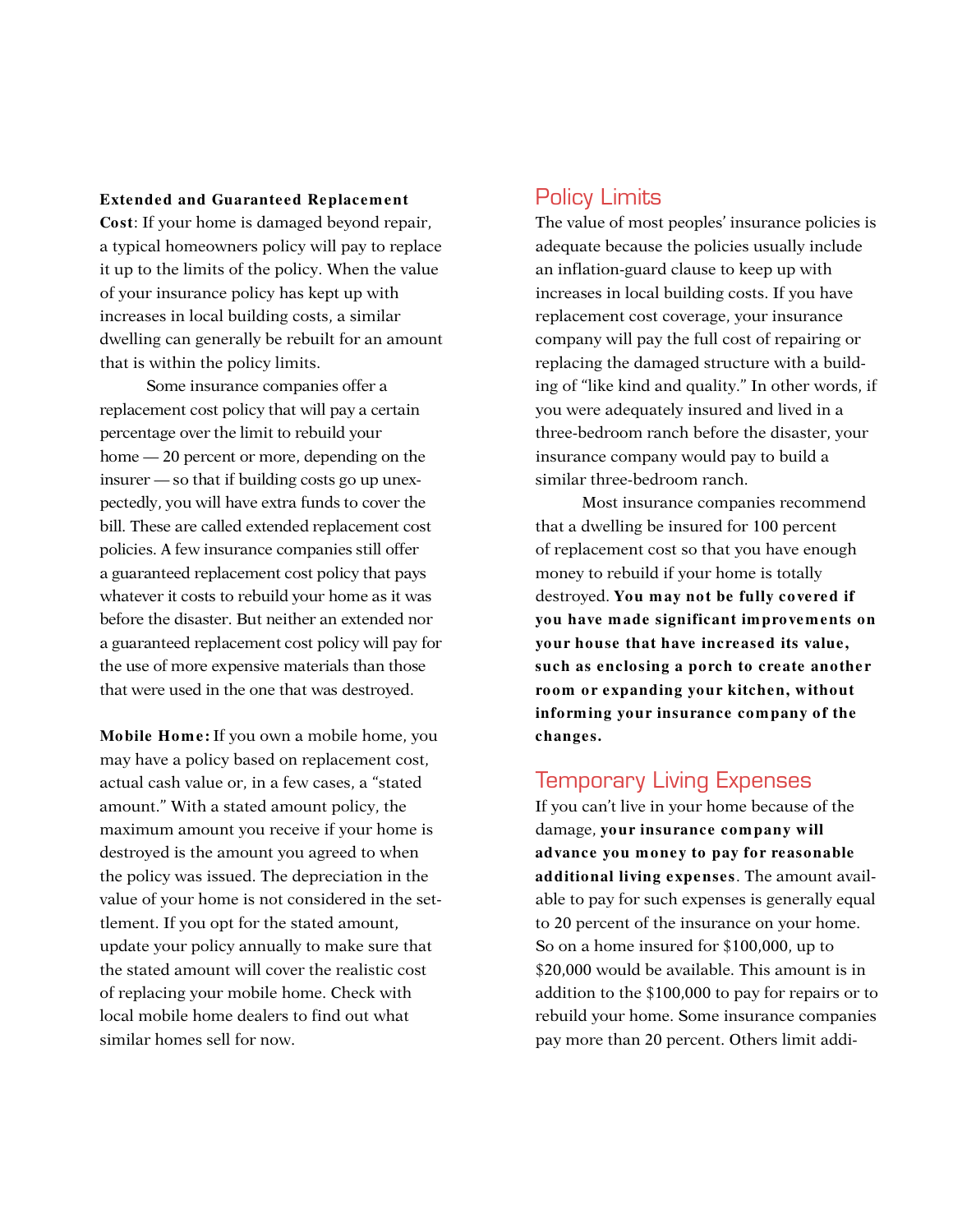tional living expenses to the amount actually spent during a certain period of time, such as 12 months, instead of a maximum percentage of the policy limit.

Among the items typically covered are extra food costs, increased housing costs, telephone or utility installation costs in a temporary residence, and extra transportation costs to and from work or school. Insurance policies often discuss additional living expenses under the heading "loss of use."

#### Rebuilding and Making Repairs

If your home was destroyed, you have several options.

- You can rebuild your home on the same site.
- You can sell the land your old home was built on and build in a different place, even another state.
- You may decide that you want to rent a new home. If you decide not to rebuild, the settlement amount depends on state law, what the courts have said about this matter, and the kind of policy you have. Find out from your insurance agent or company representative what the settlement amount will be based on.

Concerning repairs, suppose you decide to change the flooring materials when you rebuild. If you replace an expensive floor with materials that are cheaper, you are not entitled to the difference in cash.

### Other Factors

**Compliance with Current Building Codes:** Building codes require structures to be built to certain minimum standards. In areas likely to be hit by hurricanes, for example, buildings must be able to withstand high winds to reduce the risk of hurricane damage. If your home was damaged and it was not in compliance with current local building codes, you may have to rebuild the damaged sections according to current codes.

In some cases, complying with the code may require a change in design or building materials and may cost more. Generally, homeowners insurance policies won't pay for these extra costs, but some insurance companies offer an endorsement that pays a specified amount toward such changes. (An endorsement is a form attached to an insurance policy that changes what the policy covers.)

**The Use of Public Adjusters:** Your insurance company provides an adjuster at no charge to you. You also may be contacted by adjusters who have no relationship with your insurance company and charge a fee for their services. These are known as public adjusters. If you decide to use a public adjuster to help you in settling your claim, this service could cost you as much as 15 percent of the total value of your settlement. Sometimes after a disaster, the percentage that public adjusters may charge is set by the insurance department. If you do decide to use a public adjuster, first check references and qualifications by calling the Better Business Bureau and your state insurance department.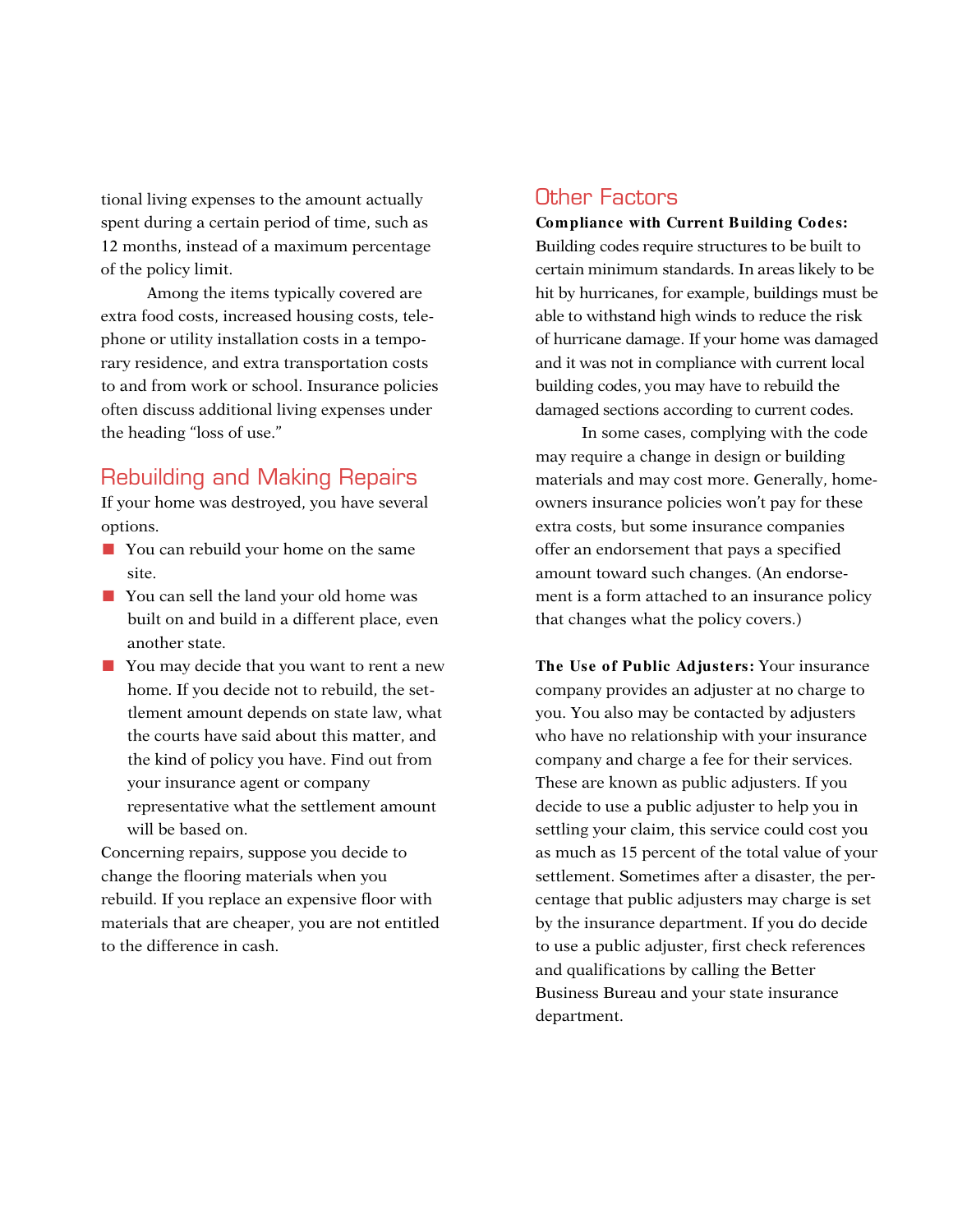#### Compensation for Damage

**To Vehicles:** If your car was damaged and you have "comprehensive" coverage in your auto insurance policy, you should contact your auto insurance company. If your car has been so badly damaged that it's not worth repairing, you will receive a check for the car's actual cash value — what it would have been worth if it had been sold just before the disaster. Your local bookstore or library may have used car prices that will give you an idea of what your car was worth.

**To Trees and Shrubbery:** Most insurance companies will pay for the removal of trees that have fallen on your home but they won't pay to remove the trees that have fallen and haven't caused damage to your home. They won't pay to replace trees or shrubbery that have been damaged in a storm because high winds cause so much damage to trees and shrubs every year that if trees and other landscaping were covered, homeowners insurance would be unaffordable.

**From Water:** Homeowners policies don't cover flood damage but they do cover other kinds of water damage. For example, they would generally pay for damage from rain coming through a hole in the roof or a broken window as long as the hole was caused by a hurricane or other disaster covered by the policy. If there is water damage, check with your agent or insurance company representative as to whether it is covered.

# The **Payment** Process

Disasters can make enormous demands on insurance company personnel. Sometimes after a major disaster, state officials request insurance company adjusters to see everyone who has filed a claim before a certain date. When there are a huge number of claims, the deadline may force some adjusters to make a rough first estimate. If the first evaluation is not complete, set up an appointment for a second visit. The first check you get from your insurance company is often an advance. If you're offered an on-the-spot settlement, you can accept the check right away. Later on, if you find other damage, you can "reopen" the claim and file for an additional amount. **Most policies require claim s to be filed within one year from the date of the disaster**. Remember that your insurance company won't pay more than the limits of the policy, unless you have an extended or guaranteed replacement cost policy.

Some insurance companies may require you to fill out and sign a "proof of loss" form. This formal statement provides details of your losses and the amount of money you're claiming and acts as a legal record. Some companies waive this requirement after a disaster if you've met with the adjuster, especially if your claim is not complicated.

The choice of repair firms is yours. If your home was adequately insured, you won't have to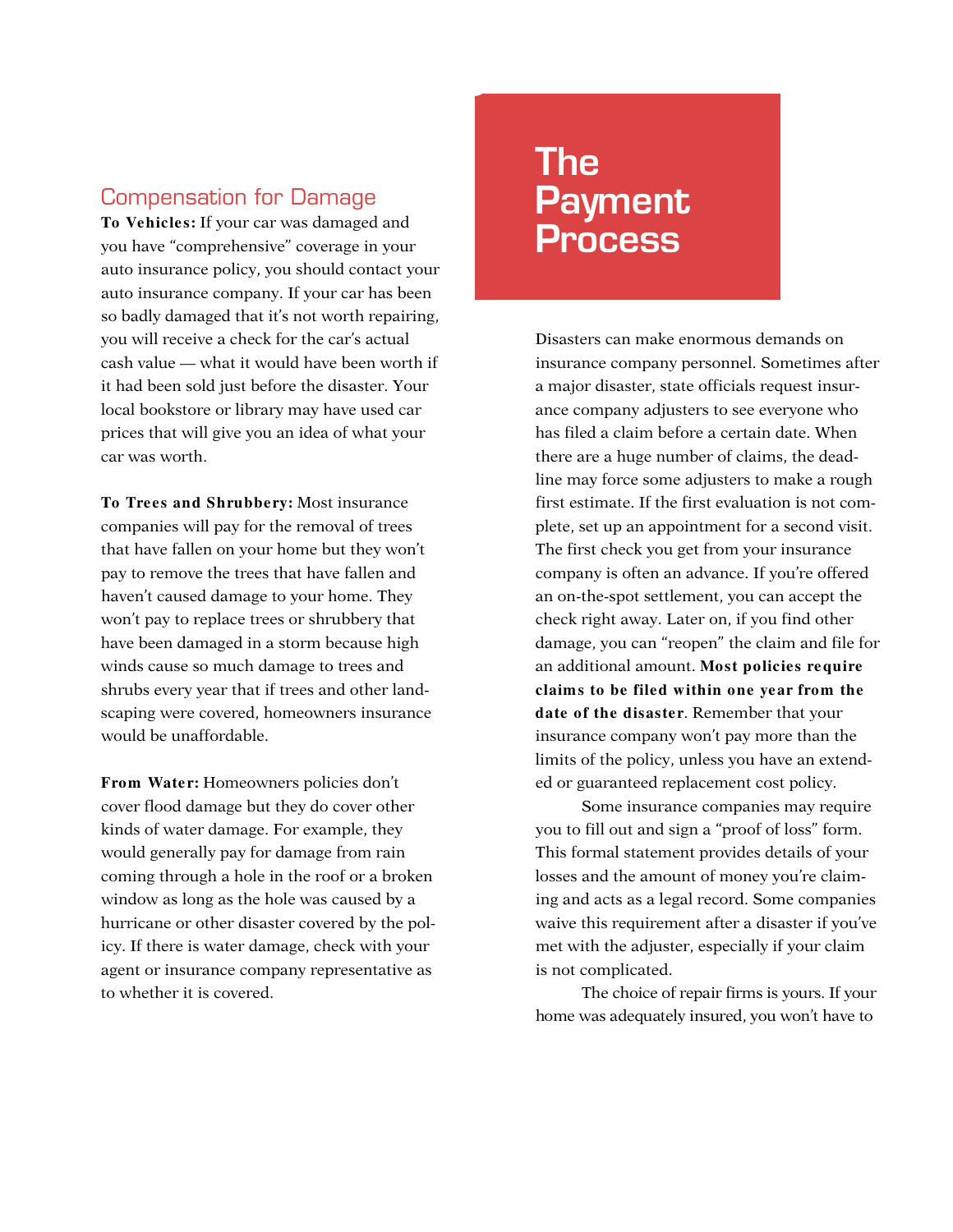settle for anything less than you had before the disaster. Be sure the contractor is giving you the same quality materials. **Don't get permanent repairs done until after the adjuster has approved the price.** If you've received bids, show them to the adjuster when he or she arrives. If the adjuster agrees with one of your bids, then the repair process can begin. If the bids are too high, ask the adjuster to negotiate a better price with the contractor you would like to use. Adjusters may also recommend firms that they have worked with before. Some insurance companies even guarantee the work of firms they recommend but such programs are not available everywhere. Make sure contactors get the proper building permits.

**If You Can't Reach an Agreem ent with** Your Insurance Company: If you and your adjuster can't agree on a settlement amount, contact your agent or your insurance company's claim department manager. Make sure you have figures to back up your claim for more money. **If you and your insurance com pany still disagree, your insurance policy allows for an independent appraisal of the loss**. You hire an independent appraiser and your insurance company also hires an independent appraiser.Together the appraisers choose a mediator. The decision of any two of these people is binding. You and your insurance company each pay for your own appraiser and share the other costs. However, disputes rarely get to this stage.

Some insurance companies may offer you a slightly different way of settling a dispute called "arbitration." When settlement differences are arbitrated, a neutral "arbiter" hears the arguments of both sides and then makes a final decision.

**How You Will Receive the Money:** When both the dwelling and the contents of your home are damaged, you generally get two separate checks from your insurance comp-any. If your home is mortgaged, the check for home repairs will generally be made out to you and the mortgage lender (mortgagee). As a condition of granting a mortgage, lenders usually require that they are named in the homeowners policy and that they are a party to any insurance payments related to the structure. The lender gets equal rights to the insurance check to ensure that the necessary repairs are made to the property in which it has a significant financial interest. This means that the mortgage company or bank will have to endorse the check. Lenders generally put the money in an escrow account and pay for the repairs as the work is completed.

You should show the mortgage lender your contractor's bid and say how much the contractor wants up front to start the job. Your mortgage company may want to inspect the finished job before releasing the funds for payment. If you don't get a separate check from your insurance company for the contents of your home and other expenses, the lender should release the insurance payments that don't relate to the dwelling. It should also release funds that exceed the balance of the mortgage. State bank regulators often publish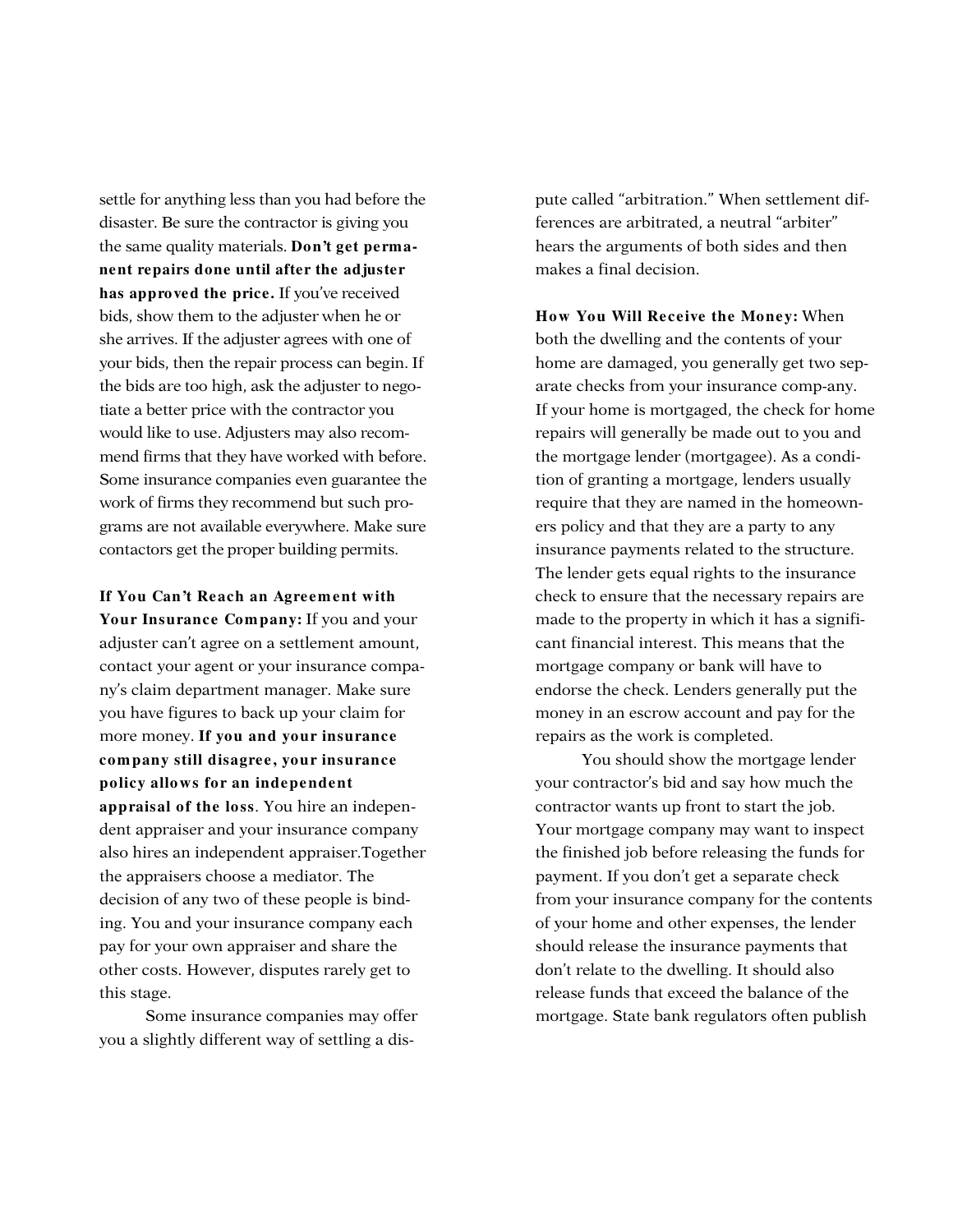Im portant Phone Numbers

guidelines for banks to follow after a major disaster, setting out how these and other matters should be handled. Contact state offices to find out what these guidelines are.

Some construction firms want you to sign a "direction to pay" form that allows your insurance company to pay the firm directly. Make certain that you're completely satisfied with the repair work and that the job has been completed before signing any forms. The firm then will bill your insurance company directly and attach the form you signed.

**If you have a replacem ent cost policy for your personal possessions**, you normally need to replace the damaged items before your insurance company will pay you. If you decide not to replace some items, you will be paid their "actual cash value." Your insurance company will generally allow you several months from the date of the cash value payment to replace the item and collect full replacement cost. Find out how many months you are allowed. Some insurance companies supply lists of vendors that can help replace your property. Some companies may supply some replacement items themselves.

**After Your Claim has been Settled and the Repair Work is Underway:** Take some time to evaluate your homeowners insurance coverage. For example, was your home adequately insured? Did you have replacement cost coverage for your personal property? Talk to your insurance agent or company representative about possible changes.